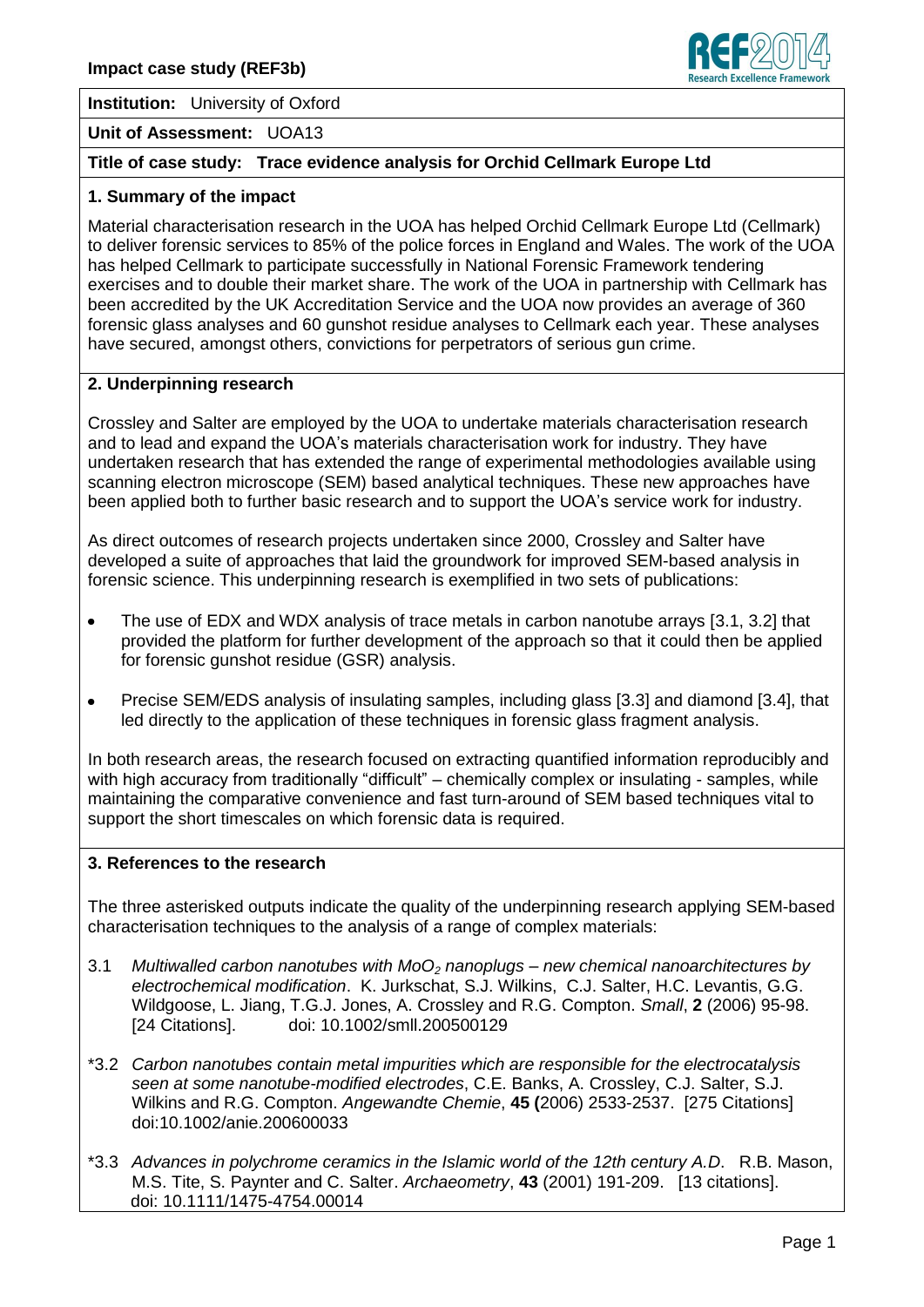

\*3.4 *Electroanalysis Using Macro-, Micro-, and Nanochemical Architectures on Electrode Surfaces. Bulk Surface Modification of Glassy Carbon Microspheres with Gold Nanoparticles and Their Electrical Wiring Using Carbon Nanotubes*, X. Dai, G.G. Wildgoose, C.J. Salter, A. Crossley and R.G. Compton. *Anal. Chem.*, **78 (**2006) 6102-6108. [97 citations] doi: 10.1021/ac060582o

# **4. Details of the impact**

The domain of the impact of our research since 2008 has been in the area of commercial forensic science and analysis for Cellmark, and the use of these analyses supplied by Cellmark in police investigations and prosecutions across the UK. The measurement protocols based on research in the UOA has provided a new generic capability that has been exploited by Cellmark.

**The path to impact:** A legal requirement from Police Authorities is that all Forensic Science Providers (FSPs), and all sub-contractors to a FSP, must be United Kingdom Accreditation Service (UKAS) accredited for the forensic service provided. The UOA, through its materials characterisation service, secured UKAS 17025 accreditation for Forensic Glass Analysis in 2010. Although there are 25 accredited laboratories within universities in the UK, the UOA is the only university laboratory accredited for Forensic Glass Analysis, reflecting the UOA's in-depth and scientifically-based expertise in this field.

Key factors in the successful award of UKAS accreditation are the availability of both specialist research-led expertise and the management structures to deliver a high quality service within the requirements of the UKAS protocols. To achieve this, the UOA invested in a JEOL VP 6480 SEM equipped with an Oxford Instruments X-max 80 SDD detector that was critical in meeting Cellmark and Police Authority needs. By then developing *in-house* automated methods on this equipment to allow reliable 24 hour operation, and drawing on new analysis protocols based on our research, the UOA was able to dedicate up to 60% of the time on this instrument to Cellmark work in a costeffective manner and with fast turn-around. The UOA also invested in a controlled environment room to implement robust anti-contamination and security procedures that are mandatory to meet the UK Forensic Regulator's and UKAS requirements for the delivery of forensic work to the UK criminal justice system.

# **Impact:**

The following text describing the impact of the research has been provided by the Commercial Director at Cellmark.

"*Cellmark has over twenty five years' experience of providing police forces with high quality, specialist forensic services. Cellmark's reputation was built initially on the quality of its innovative DNA analysis and rapidly became one of the largest DNA testing companies in the world. Now Cellmark provides a comprehensive forensic analytical service, covering a range of biology and chemistry scientific disciplines for the investigation of an extensive range of criminal cases including burglary, assault, homicide and sexual offences as well as for the review of cold cases. Cellmark approached Dr Crossley in 2008 seeking collaboration in the analysis of trace evidence, recognizing the Oxford Materials Department's internationally-leading expertise in micro/nano analysis and a research-led forensic analysis track record, backed-up with appropriate equipment dedicated to specialised analysis. The key expertise Cellmark were seeking was the analysis of glass fragments using SEM/EDX for elemental composition analysis. This analysis is critical in both high volume crime such as burglaries and car theft but also low volume, serious crime such as GBH, homicide and murder where a trace evidence match between a fragment from a suspect and a crime scene or victim can make a significant contribution to Streamlined Forensic Reporting (SFR). Effective use of SFR, as described in [Swift and Sure Justice: the Government's Plans for](http://www.justice.gov.uk/publications/policy/moj/swift-and-sure-the-governments-plans-for-reform-of-the-criminal-justice-system)  [Reform of the Criminal Justice System \(2012\),](http://www.justice.gov.uk/publications/policy/moj/swift-and-sure-the-governments-plans-for-reform-of-the-criminal-justice-system) leads to an improvement in the early guilty plea rate, resulting in fewer cases coming to trial unnecessarily, helping to ease the pressure of trial dates and associated costs.*

*Cellmark now sub-contracts forensic analysis work to the Materials Department, benefitting from the commitment of 30% of Dr Salter's time and his leading expertise in SEM-based analysis. [Currently the UoA provides Cellmark with the data for all our 360 forensic glass cases each year](http://www.cellmarkforensics.co.uk/forensic_services/major_crime/forensic_chemistry/glass.html)*